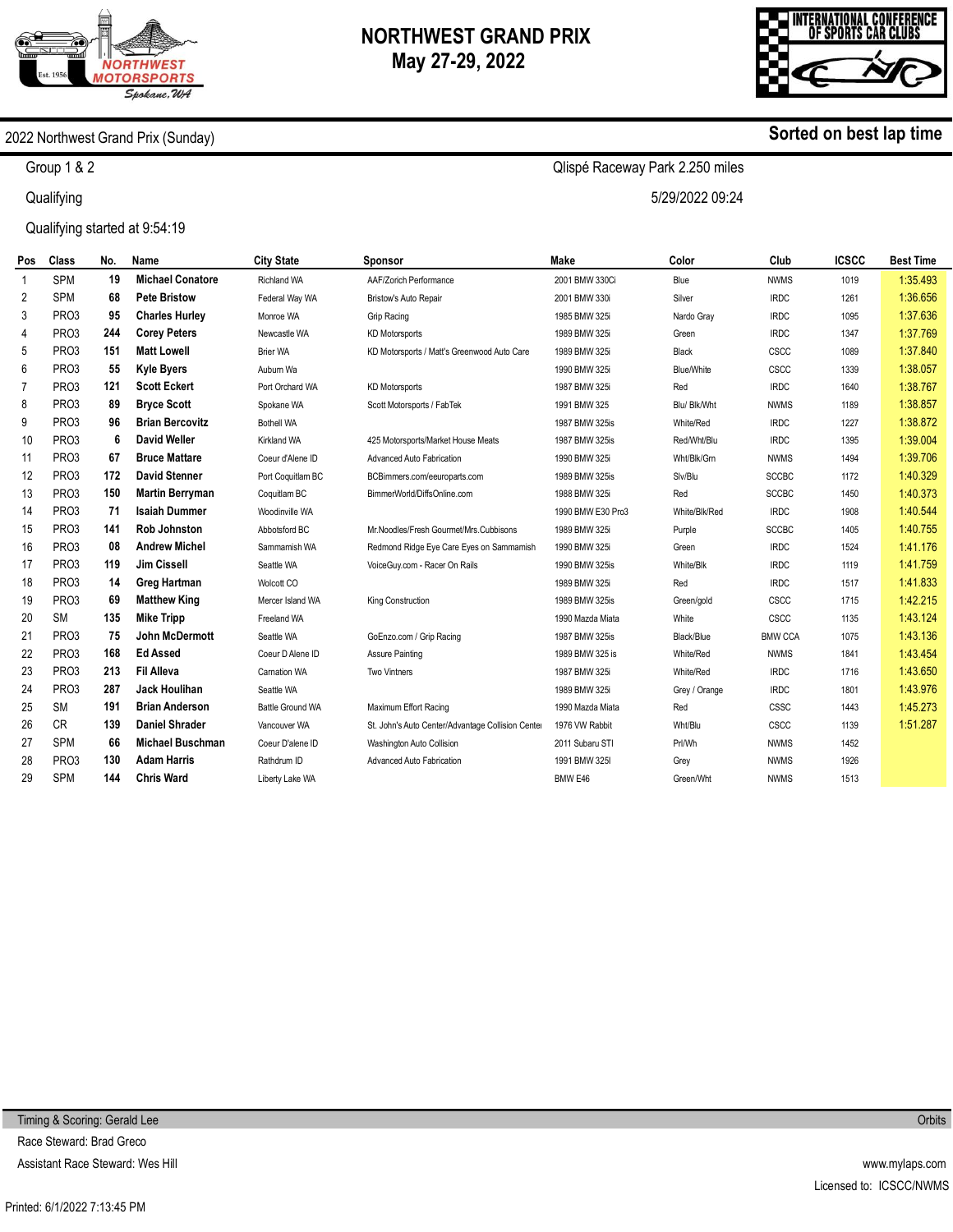



#### 2022 Northwest Grand Prix (Sunday)

Group 4 & 5

**Qualifying** 

Qualifying started at 8:44:09

| Pos | Class           | No. | Name                           | <b>City State</b>       | Sponsor                                  | Make                    | Color         | Club         | <b>ICSCC</b> | <b>Best Time</b> |
|-----|-----------------|-----|--------------------------------|-------------------------|------------------------------------------|-------------------------|---------------|--------------|--------------|------------------|
|     | GT <sub>1</sub> | 42  | <b>Crellin (Chris) Pauling</b> | Richland WA             | Berkshire Hathaway HomeServices          | 2006 Chevrolet Corvette | Blue          | <b>IRDC</b>  | 1720         | 1:29.096         |
| 2   | <b>SE46</b>     | 68  | <b>Pete Bristow</b>            | Federal Way WA          | Bristow's Auto Repair                    | 2001 BMW 330i           | Silver        | <b>IRDC</b>  | 1261         | 1:35.955         |
| 3   | SE46            | 73  | <b>Bill Ecker</b>              | Olympia WA              |                                          | 2001 BMW 330            | Blues         | <b>IRDC</b>  | 1364         | 1:36.010         |
| 4   | EIP             | 162 | <b>Adam Achepohl</b>           | Monroe OR               | Gemini Concrete Pumping                  | 1987 Porsche 944        | Grey          | CSCC         |              | 1:36.583         |
| 5   | <b>SE46</b>     | 144 | <b>Chris Ward</b>              | Liberty Lake WA         |                                          | BMW E46                 | Blue/Gray     | <b>NWMS</b>  | 1513         | 1:37.923         |
| 6   | C <sub>T4</sub> | 67  | <b>Bruce Mattare</b>           | Coeur d'Alene ID        | Advanced Auto Fabrication                | 1990 BMW 325i           | Wht/Blk/Grn   | <b>NWMS</b>  | 1494         | 1:38.870         |
|     | CT4             | 71  | <b>Isaiah Dummer</b>           | Woodinville WA          |                                          | 1990 BMW E30 Pro3       | White/Blk/Red | <b>IRDC</b>  | 1908         | 1:40.026         |
| 8   | CT4             | 08  | <b>Andrew Michel</b>           | Sammamish WA            | Redmond Ridge Eye Care Eyes on Sammamish | 1990 BMW 325i           | Green         | <b>IRDC</b>  | 1524         | 1:40.415         |
| 9   | C <sub>T4</sub> | 150 | <b>Lester Soman</b>            | Garibaldi Highlands BC  |                                          | 1988 BMW 325i           | <b>RED</b>    | <b>SCCBC</b> | 1602         | 1:40.772         |
| 10  | EIP             | 130 | <b>Adam Harris</b>             | Rathdrum ID             | Advanced Auto Fabrication                | 1991 BMW 325I           | Grey          | <b>NWMS</b>  | 1926         | 1:41.041         |
| 11  | <b>ITA</b>      | 191 | <b>Brian Anderson</b>          | <b>Battle Ground WA</b> | Maximum Effort Racing                    | 1990 Mazda Miata        | Red           | CSSC         | 1443         | 1:46.554         |
| 12  | CT4             | 168 | <b>Ed Assed</b>                | Coeur D Alene ID        | Assure Painting                          | 1989 BMW 325 is         | White/Red     | <b>NWMS</b>  | 1841         |                  |
| 13  | CT4             | 69  | <b>Matthew King</b>            | Mercer Island WA        | King Construction                        | 1989 BMW 325is          | Green/gold    | CSCC         | 1715         |                  |

**Sorted on best lap time**

Qlispé Raceway Park 2.250 miles

5/29/2022 08:28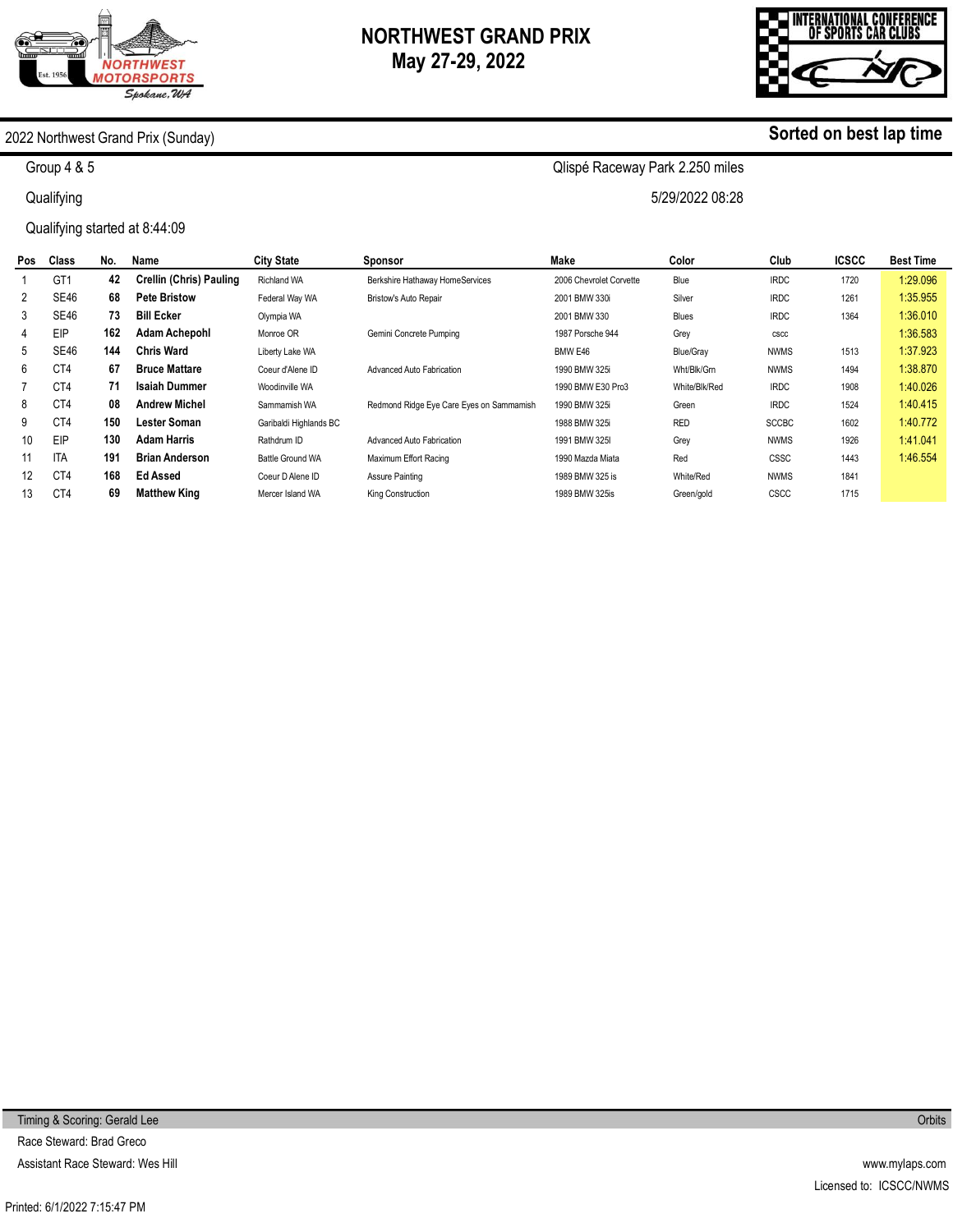

Qlispé Raceway Park 2.250 miles

5/29/2022 08:56



**Sorted on best lap time**

#### 2022 Northwest Grand Prix (Sunday)

Group 3 & 6

**Qualifying** 

Qualifying started at 9:29:52

| <b>Pos</b> | <b>Class</b> | No. | Name                     | <b>City State</b> | Sponsor                       | Make               | Color        | Club         | <b>ICSCC</b> | <b>Best Time</b> |
|------------|--------------|-----|--------------------------|-------------------|-------------------------------|--------------------|--------------|--------------|--------------|------------------|
|            | <b>FM</b>    | 41  | George Doran             | Spokane WA        | Windermere Manito Real Estate | 1999 Formula Mazda | Blk/Burgandy | <b>NWMS</b>  | 1041         | 1:32.508         |
|            | CC4          | 777 | Cem Avkan                | Issaquah WA       |                               | Caterham Caterham  | Red          | <b>ICSCC</b> | 1734         | 1:34.706         |
| 3          | СF           | 32  | <b>R Lawence Bangert</b> | Issaquah WA       | R and A Mfg                   | 1979 Crossle 35F   | Turgo/Wht    | <b>IRDC</b>  | 1332         | 1:34.859         |
| 4          | CC4          | 96  | <b>Soner Terek</b>       | Kirkland WA       |                               | 2005 Caterham 7    | Blue         | <b>IRDC</b>  | 1906         | 1:38.451         |
| 5          | CC4          | 42  | Tom Forsyth              | Kirkland WA       | Beachman Racing               | Caterham Seven     | White        | <b>IRDC</b>  | 1501         | 1:38.452         |
| 6          | <b>NOW</b>   | 250 | <b>Rich Gaffey</b>       | Spokane WA        |                               | Radical pr6        | yellow/red   | <b>NWMS</b>  | 1623         | 1:56.370         |
|            | FC           | 04  | <b>Greg Coffin</b>       | Veradale WA       | Hayes Cages                   | 1999 Mygale F2000  | Blue         | <b>NWMS</b>  | <b>SCCA</b>  |                  |
|            | CC4          |     | <b>Bruce Beachman</b>    | Woodinville WA    | Beachman Racing               | Caterham Seven     | Blue         | TC           | 1256         |                  |